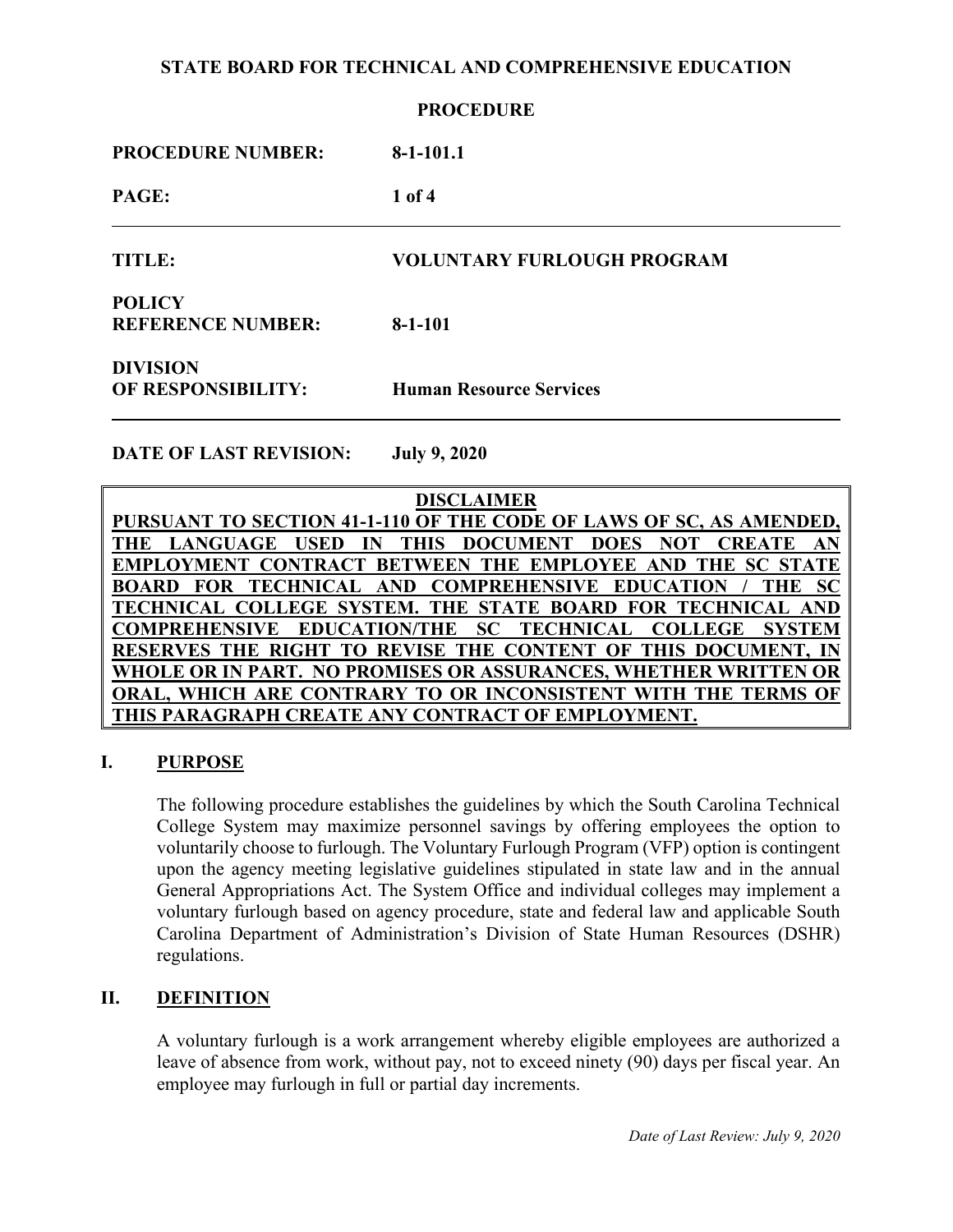#### **PROCEDURE**

**PROCEDURE NUMBER: 8-1-101.1**

**PAGE: 2 of 4**

#### **III. GENERAL STATEMENTS**

- A. The System/College President may institute a VFP. A VFP cannot be enacted if an agency's reduction is due solely to the General Assembly transferring or deleting a program.
- B. The System Office or individual colleges shall develop a plan that establishes the criteria by which employees would be eligible to participate.
- C. All decisions to request participation in the program are voluntary by each eligible employee.
- D. The VFP is coordinated by the System Office/College human resources office.
- E. In the event that the System Office/College implements both a voluntary furlough program and a mandatory furlough program during the fiscal year, furlough days taken voluntarily will count toward furlough days required by the mandatory furlough.

## **IV. PARTICIPATION ELIGIBILITY**

- A. Employees in full-time equivalent (FTE) positions, time limited positions, and temporary grant positions are eligible to participate in a voluntary furlough.
- B. DSHR encourages agencies to research any restrictions on federal or other funds associated with positions before implementing a furlough. In some instances, federal laws associated with funding for certain programs may prohibit employees from participating in a voluntary furlough. In those situations, if a position is only partially federally funded, the voluntary furlough may be prorated.

### **V. PROGRAM GUIDELINES**

- A. Participation in the program is voluntary and subject to approval by appropriate management staff. The VFP may not be appropriate to all areas of the System Office /College, especially those having limited staff.
- B. Participation in the program is not an employee right or benefit and may be discontinued at any time by either party. Denial or termination of a voluntary furlough arrangement is not appealable or grievable; however, all decisions made under this program should be made in a non-discriminatory manner.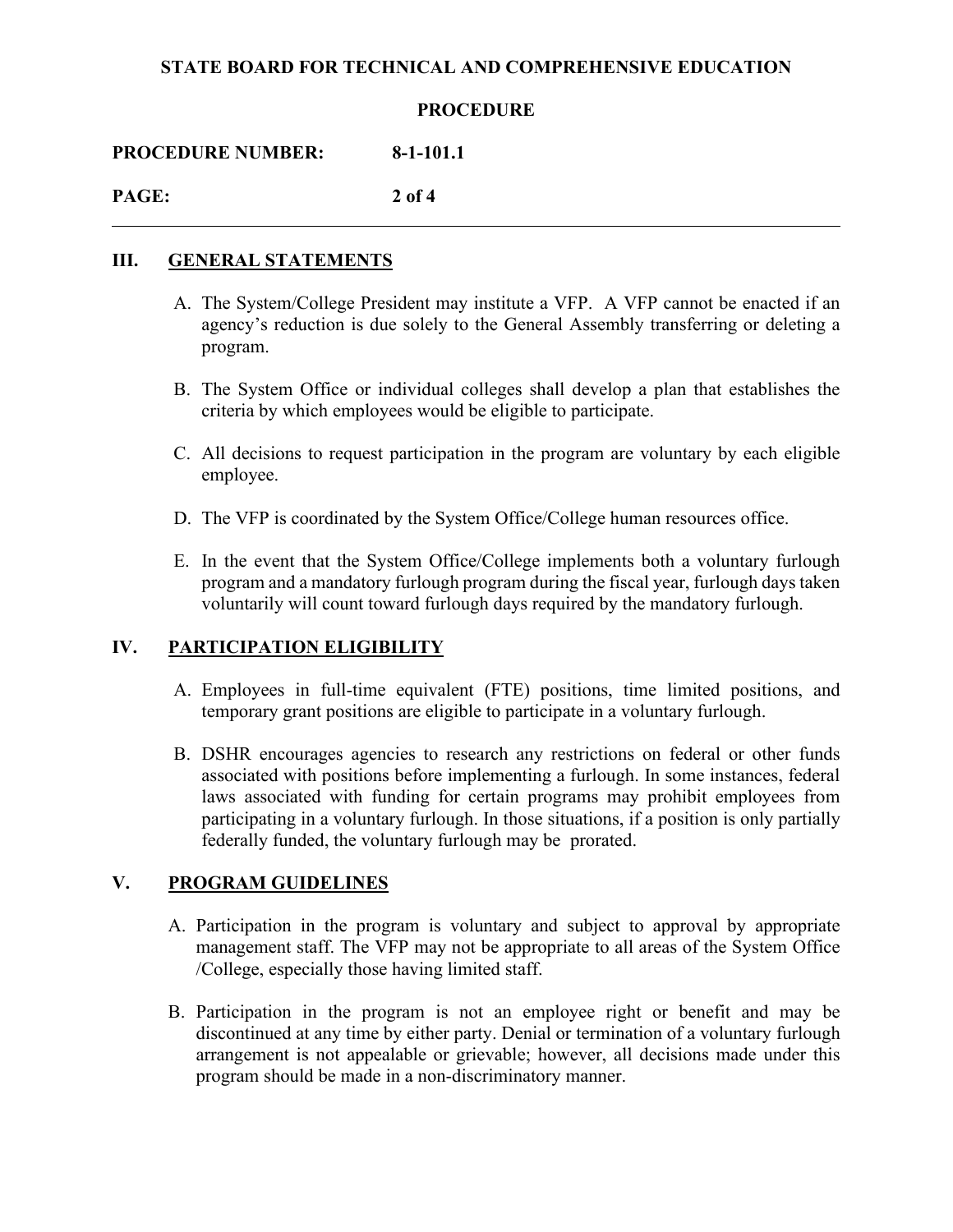#### **PROCEDURE**

**PROCEDURE NUMBER: 8-1-101.1**

**PAGE: 3 of 4**

- C. Employees are entitled to participate in the same benefits as otherwise available to them with the exception of receiving their salary. When participating in the VFP, employees will be placed in leave without pay status.
- D. As to those benefits which require employer and employee contributions, including but not limited to contributions to the South Carolina Retirement System or the Optional Retirement Program, the System Office/College will be responsible for making both employer and employee contributions during the time of furlough if coverage would otherwise be interrupted.
- E. The employee remains responsible for making contributions that require only employee contributions.
- F. An employee may furlough up to ninety (90) days per fiscal year.
- G. The System Office/College shall define the incremental periods for furlough such as full or partial days, weekly, monthly, etc.
- H. An employee will continue to accrue annual and sick leave as if they were in pay status.
- I. If a holiday falls during the furlough period, the employee shall be paid for the holiday*,*  as observed by either the System Office /College*.*
- J. The employee's pay has to be reduced for the pay period in which the leave was taken. The reduction in pay cannot be staggered over the fiscal year.

### **VI. CONDITIONS OF VOLUNTARY FURLOUGH**

- A. Participation in the VFP will be based on management consideration of workloads and work requirements to ensure that agency mission and program needs are met.
- B. An employee's performance review date will not be adjusted; however, for evaluation purposes the employee's review date will be taken into consideration prior to approving a voluntary furlough.
- C. An employee's hire date and continuous state service date will not be adjusted.
- D. The voluntary furlough will not adversely affect an employee's eligibility for advancement or for any other employee right or benefit.